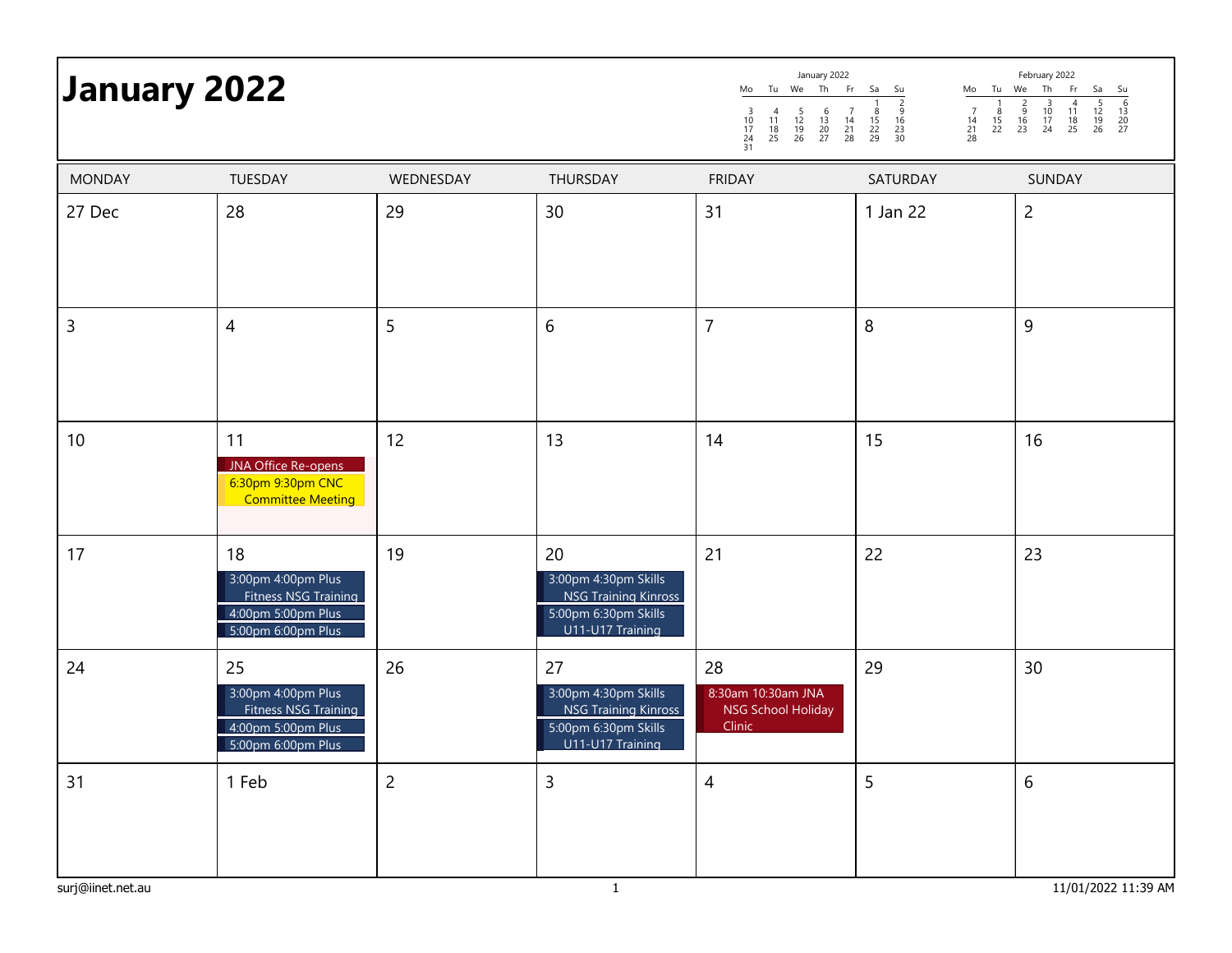|                      | February 2022 |       |           |  |          |    |                |           | March 2022 |    |  |          |             |             |                   |            |
|----------------------|---------------|-------|-----------|--|----------|----|----------------|-----------|------------|----|--|----------|-------------|-------------|-------------------|------------|
| <b>February 2022</b> | Mo            | - Iu  | <b>We</b> |  | Th       |    | Fr Sa Su       |           |            | Mo |  | Tu We    | Th Fr Sa Su |             |                   |            |
|                      | 28            | 21 22 | 23        |  | 10<br>24 | 18 | 19<br>25 26 27 | -13<br>20 |            | 14 |  | 29 30 31 | $10^{-1}$   | $-11$<br>18 | 12<br>19<br>26 27 | 13<br>- 20 |

| <b>MONDAY</b>     | TUESDAY                                                                                                   | WEDNESDAY                                                       | THURSDAY                                                                                            | <b>FRIDAY</b>  | SATURDAY | SUNDAY              |
|-------------------|-----------------------------------------------------------------------------------------------------------|-----------------------------------------------------------------|-----------------------------------------------------------------------------------------------------|----------------|----------|---------------------|
| 31 Jan            | 1 Feb<br>4:00pm 5:30pm<br>4:00pm 5:00pm Plus<br>5:00pm 6:00pm Plus<br>6:00pm 7:30pm<br>6:00pm 7:00pm Plus | $\overline{c}$<br>6:30pm 9:30pm CNC<br><b>Committee Meeting</b> | $\overline{3}$                                                                                      | $\overline{4}$ | 5        | 6                   |
| $\overline{7}$    | $\boldsymbol{8}$                                                                                          | $\overline{9}$                                                  | 10 <sup>°</sup><br>4:30pm 6:30pm Grading<br>U12/U13 Arena<br>6:00pm 8:00pm Grading<br>U15/U17 Arena | 11             | 12       | 13                  |
| 14                | 15                                                                                                        | 16                                                              | 17<br>4:30pm 6:30pm Grading<br>U12/U13 Arena<br>6:00pm 8:00pm Grading<br>U15/U17 Arena              | 18             | 19       | 20                  |
| 21                | 22<br>JNA Meeting -<br>Consitution                                                                        | 23                                                              | 24<br>4:30pm 6:30pm Grading<br>U12/U13 Arena<br>6:00pm 8:00pm Grading<br>U15/U17 Arena              | 25             | 26       | 27                  |
| 28                | 1 Mar                                                                                                     | $\overline{c}$                                                  | $\overline{3}$                                                                                      | $\overline{4}$ | 5        | 6                   |
| surj@iinet.net.au |                                                                                                           |                                                                 | $\overline{2}$                                                                                      |                |          | 11/01/2022 11:39 AM |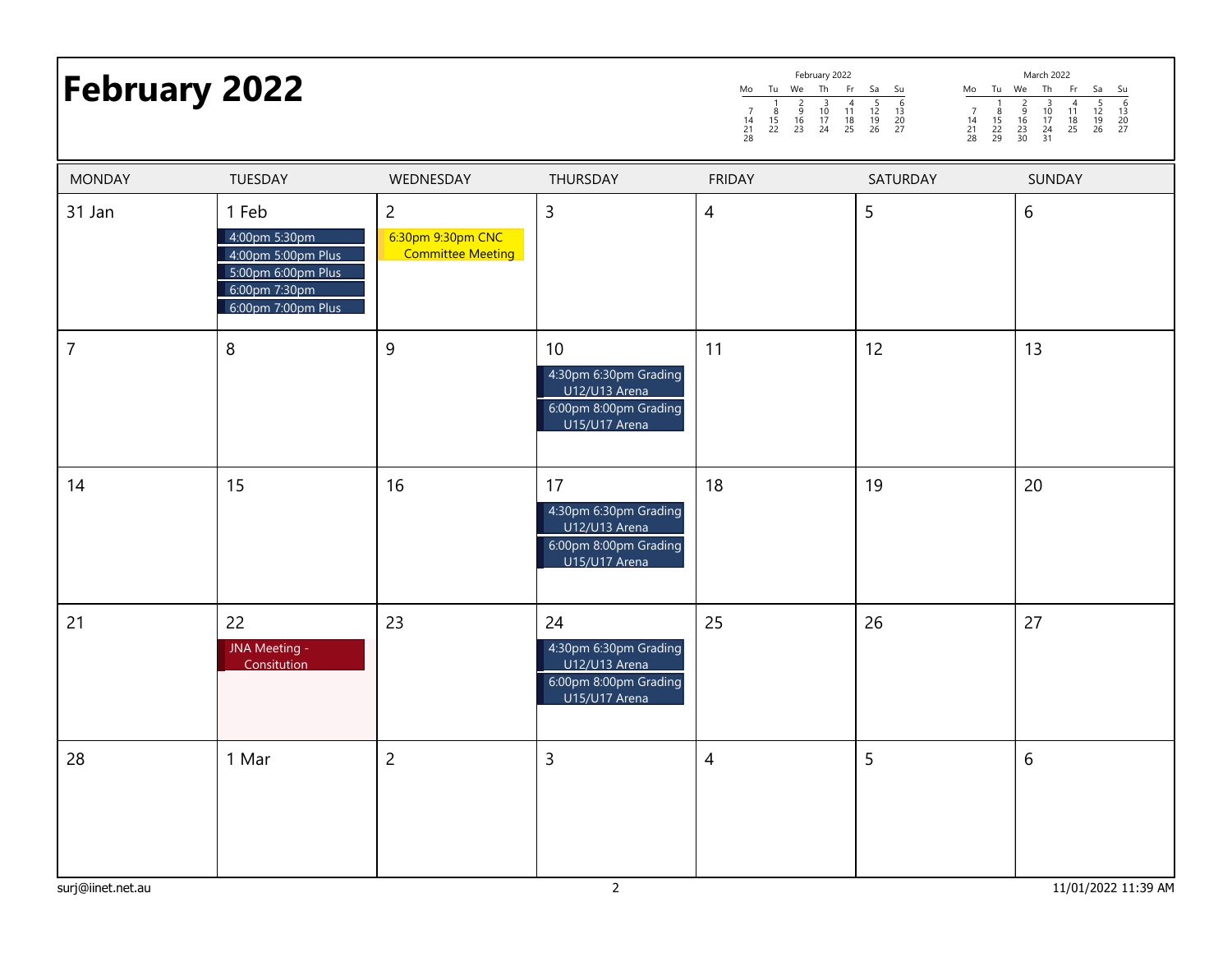# **March 2022**

|                     |                     |                          | March 2022                |                     |                     |                     |                     |                     |                     | April 2022     |                     |                          |                     |
|---------------------|---------------------|--------------------------|---------------------------|---------------------|---------------------|---------------------|---------------------|---------------------|---------------------|----------------|---------------------|--------------------------|---------------------|
| Mo                  | Tu                  | We                       | Th                        | Fr                  | Sa                  | Su                  | Mo                  | Tu                  | We                  | Th             | Fr                  | Sa                       | Su                  |
| 7<br>14<br>21<br>28 | 8<br>15<br>22<br>29 | 2<br>9<br>16<br>23<br>30 | 3<br>10<br>17<br>24<br>31 | 4<br>11<br>18<br>25 | 5<br>12<br>19<br>26 | 6<br>13<br>20<br>27 | 4<br>11<br>18<br>25 | 5<br>12<br>19<br>26 | 6<br>13<br>20<br>27 | 14<br>21<br>28 | 8<br>15<br>22<br>29 | 2<br>9<br>16<br>23<br>30 | 3<br>10<br>17<br>24 |
| <b>FRIDAY</b>       |                     |                          |                           |                     |                     | <b>SATURDAY</b>     |                     |                     |                     | <b>SUNDAY</b>  |                     |                          |                     |
|                     |                     |                          |                           |                     |                     |                     |                     |                     | 6                   |                |                     |                          |                     |

| <b>MONDAY</b>                                                                                                   | <b>TUESDAY</b>                                                                                  | WEDNESDAY                                                                                         | THURSDAY                                                                                                                   | <b>FRIDAY</b> | SATURDAY       | <b>SUNDAY</b>       |
|-----------------------------------------------------------------------------------------------------------------|-------------------------------------------------------------------------------------------------|---------------------------------------------------------------------------------------------------|----------------------------------------------------------------------------------------------------------------------------|---------------|----------------|---------------------|
| 28 Feb                                                                                                          | 1 Mar<br><b>JNA Team Registrations</b><br>Open<br>6:30pm 9:30pm CNC<br><b>Committee Meeting</b> | $\overline{c}$<br>JNA Jets Training TBC                                                           | 3                                                                                                                          | 4             | 5              | 6                   |
| 7                                                                                                               | 8<br><b>JNA Team Registrations</b><br>Close                                                     | 9<br><b>JNA Jets Training TBC</b>                                                                 | 10<br>4:00pm 5:30pm Skills<br><b>NSG Training Kinross</b><br>6:00pm 7:30pm Skills<br>U11-U17 Training<br><b>Kinross</b>    | 11            | 12             | 13                  |
| 14<br>4:00pm 5:00pm Plus<br>Fitness NSG Training<br>5:00pm 6:00pm Plus<br>Fitness U11-U12<br>6:00pm 7:00pm Plus | 15                                                                                              | 16<br><b>JNA CloseNomincations</b><br>for Exec<br>Committee/Board<br><b>JNA Jets Training TBC</b> | 17<br>4:00pm 5:30pm Skills<br><b>NSG Training Kinross</b><br>6:00pm 7:30pm Skills<br>U11-U17 Training<br>Kinross           | 18            | 19             | 20                  |
| 21<br>4:00pm 5:00pm Plus<br>Fitness NSG Training<br>5:00pm 6:00pm Plus<br>Fitness U11-U12<br>6:00pm 7:00pm Plus | 22                                                                                              | 23<br>JNA Jets Training TBC                                                                       | 24<br>4:00pm 5:30pm Skills<br><b>NSG Training Kinross</b><br>6:00pm 7:30pm Skills<br>U11-U17 Training<br><b>Kinross</b>    | 25            | 26             | 27                  |
| 28<br>4:00pm 5:00pm Plus<br>Fitness NSG Training<br>5:00pm 6:00pm Plus<br>Fitness U11-U12<br>6:00pm 7:00pm Plus | 29<br>6:30pm 7:30pm JNA<br>Club Grading<br>Meeting                                              | 30<br>JNA Jets Training TBC                                                                       | 31<br>4:00pm 5:30pm Skills<br><b>NSG Training Kinross</b><br>6:00pm 7:30pm Skills<br>U11-U17 Training<br>7:00pm 8:00pm JNA | 1 Apr         | $\overline{c}$ | $\overline{3}$      |
| surj@iinet.net.au                                                                                               |                                                                                                 |                                                                                                   | 3                                                                                                                          |               |                | 11/01/2022 11:39 AM |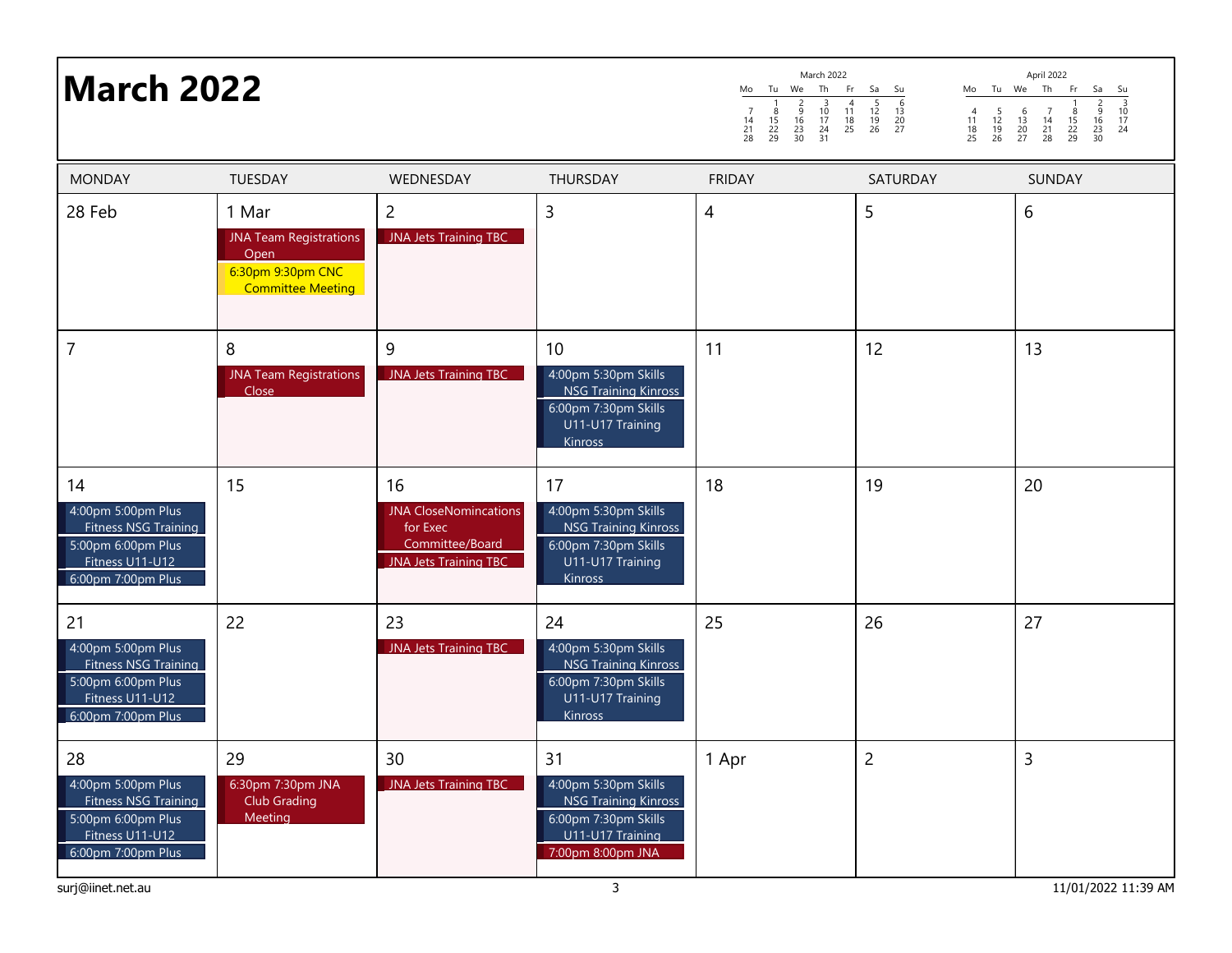| <b>April 2022</b>     |                                             |                                                                           | April 2022<br>May 2022<br>Mo Tu We Th Fr Sa<br>Mo Tu We Th<br>Fr<br>Sa<br>Su<br>Su<br>$\frac{3}{10}$<br>$\frac{17}{24}$<br>$\frac{2}{9}$<br>$\frac{9}{16}$<br>$\frac{23}{30}$<br>$\begin{array}{c}\n 2 \\  9 \\  16 \\  23 \\  30\n\end{array}$<br>$\begin{array}{c} 4 \\ 11 \\ 18 \\ 25 \end{array}$<br>$\frac{5}{12}$<br>$\frac{19}{26}$<br>$\frac{8}{15}$<br>22<br>29<br>$\frac{5}{12}$<br>$\frac{19}{26}$<br>$\begin{array}{c} 6 \\ 13 \\ 20 \\ 27 \end{array}$<br>$\begin{array}{c} 7 \\ 14 \\ 21 \\ 28 \end{array}$<br>$\begin{array}{c} 3 \\ 10 \\ 17 \\ 24 \\ 31 \end{array}$<br>$\begin{array}{c} 6 \\ 13 \\ 20 \\ 27 \end{array}$<br>$\begin{array}{c} 7 \\ 14 \\ 21 \\ 28 \end{array}$<br>$\begin{array}{c} 4 \\ 11 \\ 18 \\ 25 \end{array}$<br>$\begin{array}{c} 8 \\ 15 \\ 22 \\ 29 \end{array}$ |                       |                                                                                                                           |                                            |  |  |
|-----------------------|---------------------------------------------|---------------------------------------------------------------------------|---------------------------------------------------------------------------------------------------------------------------------------------------------------------------------------------------------------------------------------------------------------------------------------------------------------------------------------------------------------------------------------------------------------------------------------------------------------------------------------------------------------------------------------------------------------------------------------------------------------------------------------------------------------------------------------------------------------------------------------------------------------------------------------------------------------|-----------------------|---------------------------------------------------------------------------------------------------------------------------|--------------------------------------------|--|--|
| <b>MONDAY</b>         | TUESDAY                                     | WEDNESDAY                                                                 | THURSDAY                                                                                                                                                                                                                                                                                                                                                                                                                                                                                                                                                                                                                                                                                                                                                                                                      | <b>FRIDAY</b>         | SATURDAY                                                                                                                  | SUNDAY                                     |  |  |
| 28 Mar                | 29                                          | 30                                                                        | 31                                                                                                                                                                                                                                                                                                                                                                                                                                                                                                                                                                                                                                                                                                                                                                                                            | 1 Apr                 | $\overline{c}$                                                                                                            | 3<br><b>CNC Round Robin</b><br>Competition |  |  |
| 4                     | 5<br>6:30pm 9:30pm CNC<br>Committee Meeting | 6<br><b>JNA Jets Training TBC</b><br>Zoom Coaches/Mgrs<br>Meeting Age TBC | $\overline{7}$<br>Zoom Coaches/Mgrs<br><b>Meeting Age TBC</b><br>4:00pm 5:30pm Skills<br><b>NSG Training Kinross</b><br>6:00pm 7:30pm Skills                                                                                                                                                                                                                                                                                                                                                                                                                                                                                                                                                                                                                                                                  | 8                     | 9                                                                                                                         | 10                                         |  |  |
| 11<br>School Holidays | 12<br><b>School Holidays</b>                | 13<br>School Holidays                                                     | 14<br><b>School Holidays</b>                                                                                                                                                                                                                                                                                                                                                                                                                                                                                                                                                                                                                                                                                                                                                                                  | 15<br>School Holidays | 16                                                                                                                        | 17                                         |  |  |
| 18<br>School Holidays | 19<br><b>School Holidays</b>                | 20<br>School Holidays                                                     | 21<br><b>School Holidays</b>                                                                                                                                                                                                                                                                                                                                                                                                                                                                                                                                                                                                                                                                                                                                                                                  | 22<br>School Holidays | 23                                                                                                                        | 24                                         |  |  |
| 25<br>School Holidays | 26<br><b>Compulsory Umpire</b><br>Meeting   | 27<br>JNA Jets Training TBC                                               | 28<br>5:00pm 6:00pm Weekly<br>Thursday Winter<br>Training                                                                                                                                                                                                                                                                                                                                                                                                                                                                                                                                                                                                                                                                                                                                                     | 29                    | 30<br><b>Green Shirt Extension</b><br>Juniors U11 Winter<br>Juniors U12 Winter<br>Juniors U13 Winter<br>NSG U7-U10 Winter | 1 May                                      |  |  |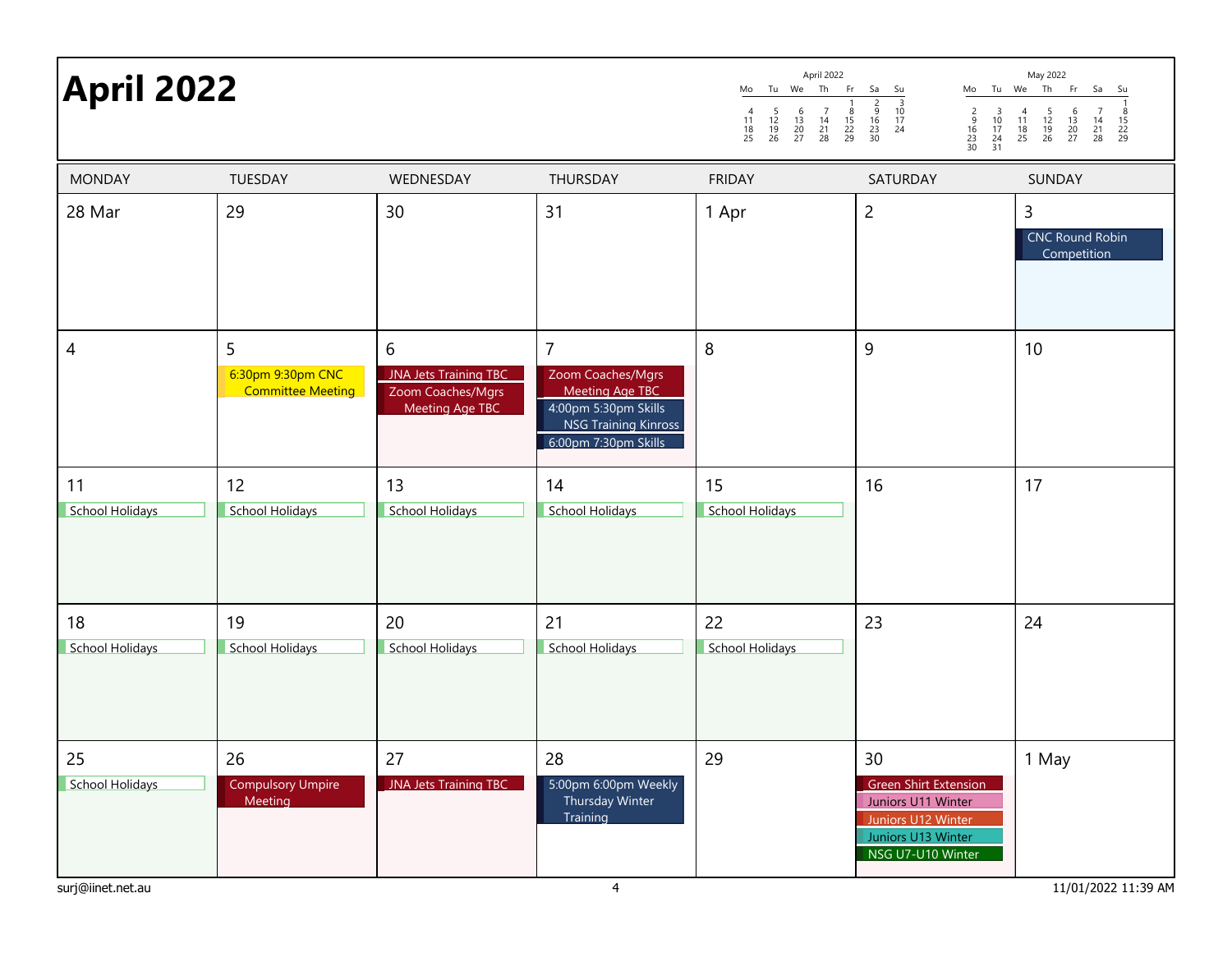| <b>May 2022</b>                                                                                             |                                                                           |                                    | May 2022<br>June 2022<br>Tu We Th<br>Fr.<br>Th<br>Sa<br>Tu We<br>Fr<br>Mo<br>Su<br>Mo<br>Sa<br>Su<br>$\frac{5}{12}$<br>$\frac{12}{19}$<br>26<br>$\begin{array}{c}\n4 \\ 11 \\ 18 \\ 25\n\end{array}$<br>$\frac{6}{16}$<br>$\frac{23}{30}$<br>$\frac{10}{17}$<br>24<br>$\begin{array}{c} 6 \\ 13 \\ 20 \\ 27 \end{array}$<br>$\frac{5}{12}$<br>$\frac{19}{26}$<br>$\begin{array}{c} 6 \\ 13 \\ 20 \\ 27 \end{array}$<br>$\begin{array}{c} 7 \\ 14 \\ 21 \\ 28 \end{array}$<br>$\frac{8}{15}$<br>$\frac{22}{29}$<br>$\begin{array}{c} 7 \\ 14 \\ 21 \\ 28 \end{array}$<br>$\frac{3}{10}$<br>$\frac{17}{24}$<br>$\frac{24}{31}$<br>$11^{4}$<br>$\begin{array}{c} 8 \\ 15 \\ 22 \\ 29 \end{array}$<br>$\frac{2}{9}$<br>$\frac{16}{23}$<br>$\frac{23}{30}$<br>$\frac{18}{25}$ |               |                                                                                                                  |               |  |
|-------------------------------------------------------------------------------------------------------------|---------------------------------------------------------------------------|------------------------------------|--------------------------------------------------------------------------------------------------------------------------------------------------------------------------------------------------------------------------------------------------------------------------------------------------------------------------------------------------------------------------------------------------------------------------------------------------------------------------------------------------------------------------------------------------------------------------------------------------------------------------------------------------------------------------------------------------------------------------------------------------------------------------|---------------|------------------------------------------------------------------------------------------------------------------|---------------|--|
| <b>MONDAY</b>                                                                                               | TUESDAY                                                                   | WEDNESDAY                          | THURSDAY                                                                                                                                                                                                                                                                                                                                                                                                                                                                                                                                                                                                                                                                                                                                                                 | <b>FRIDAY</b> | SATURDAY                                                                                                         | <b>SUNDAY</b> |  |
| 25 Apr                                                                                                      | 26                                                                        | 27                                 | 28                                                                                                                                                                                                                                                                                                                                                                                                                                                                                                                                                                                                                                                                                                                                                                       | 29            | 30                                                                                                               | 1 May         |  |
| $\overline{2}$<br>Juniors U15 & U18 &<br><b>Opens Winter Season</b><br><b>Opens Social Winter</b><br>Season | 3<br>Mixed Winter Season<br>6:30pm 9:30pm CNC<br><b>Committee Meeting</b> | 4<br><b>JNA Jets Training TBC</b>  | 5<br>6:00pm 7:00pm Weekly<br>Thursday Winter<br>Training                                                                                                                                                                                                                                                                                                                                                                                                                                                                                                                                                                                                                                                                                                                 | 6             | $\overline{7}$<br><b>Green Shirt Extension</b><br>Juniors U11 Winter<br>Juniors U12 Winter<br>Juniors U13 Winter | 8             |  |
| 9<br>Juniors U15 & U18 &<br><b>Opens Winter Season</b><br><b>Opens Social Winter</b><br>Season              | 10<br>Mixed Winter Season                                                 | 11<br><b>JNA Jets Training TBC</b> | 12<br>3:00pm 4:30pm Weekly<br>Thursday Winter<br>Training                                                                                                                                                                                                                                                                                                                                                                                                                                                                                                                                                                                                                                                                                                                | 13            | 14<br><b>Green Shirt Extension</b><br>Juniors U11 Winter<br>Juniors U12 Winter<br>Juniors U13 Winter             | 15            |  |
| 16<br>Juniors U15 & U18 &<br><b>Opens Winter Season</b><br><b>Opens Social Winter</b><br>Season             | 17<br><b>Mixed Winter Season</b>                                          | 18<br><b>JNA Jets Training TBC</b> | 19<br>5:00pm 6:30pm Weekly<br>Thursday Winter<br>Training                                                                                                                                                                                                                                                                                                                                                                                                                                                                                                                                                                                                                                                                                                                | 20            | 21<br><b>Green Shirt Extension</b><br>Juniors U11 Winter<br>Juniors U12 Winter<br>Juniors U13 Winter             | 22            |  |
| 23<br>Juniors U15 & U18 &<br>Opens Winter Season<br><b>Opens Social Winter</b><br>Season                    | 24<br><b>Mixed Winter Season</b>                                          | 25<br><b>JNA Jets Training TBC</b> | 26<br>3:00pm 4:30pm Weekly<br>Thursday Winter<br>Training                                                                                                                                                                                                                                                                                                                                                                                                                                                                                                                                                                                                                                                                                                                | 27            | 28<br><b>Green Shirt Extension</b><br>Indigenous Round<br>Juniors U11 Winter<br>Juniors U12 Winter               | 29            |  |
| 30<br>Indigenous Round<br>Juniors U15 & U18 &<br><b>Opens Winter Season</b><br><b>Opens Social Winter</b>   | 31<br>Mixed Winter Season                                                 | 1 Jun                              | $\overline{2}$                                                                                                                                                                                                                                                                                                                                                                                                                                                                                                                                                                                                                                                                                                                                                           | 3             | 4                                                                                                                | 5             |  |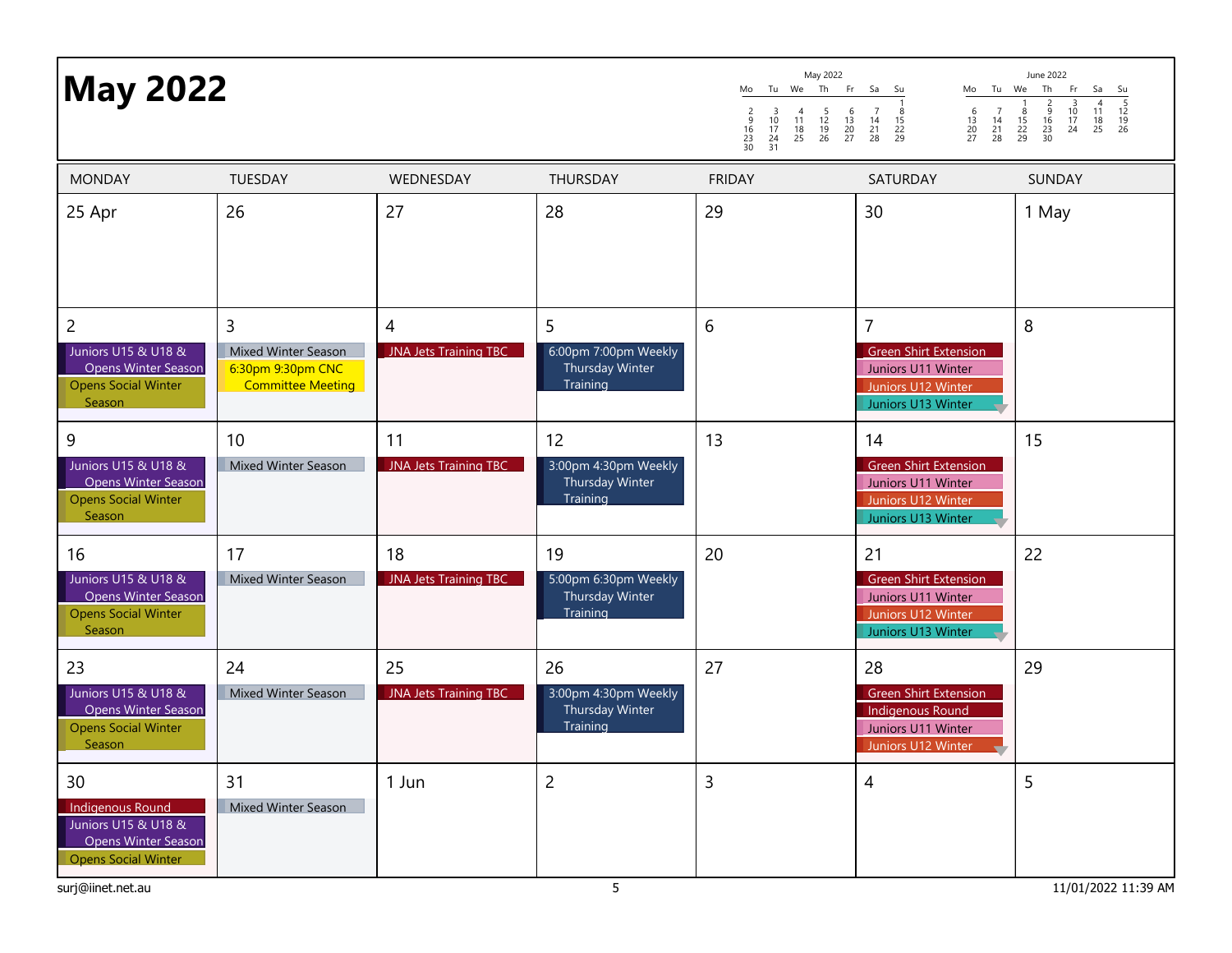| <b>June 2022</b>                                                                                |                                                                 |                                                     | June 2022<br>Th<br>Mo<br>Tu We<br>Fr<br>$\frac{2}{9}$<br>$\frac{16}{23}$<br>$\frac{23}{30}$<br>$\frac{3}{10}$<br>$\frac{17}{24}$<br>$\begin{array}{c} 6 \\ 13 \\ 20 \\ 27 \end{array}$<br>$\begin{array}{c} 7 \\ 14 \\ 21 \\ 28 \end{array}$<br>$\frac{8}{15}$<br>22<br>29 | Sa<br>Su<br>Mo<br>$\frac{5}{12}$<br>$\frac{12}{19}$<br>26<br>$\begin{array}{c}\n4 \\ 11 \\ 18 \\ 25\n\end{array}$<br>$\begin{array}{c} 4 \\ 11 \\ 18 \\ 25 \end{array}$<br>$\frac{5}{12}$<br>$\frac{19}{26}$ | <b>July 2022</b><br>Tu We Th<br>Fr<br>Sa<br>Su<br>$\frac{2}{9}$<br>$\frac{9}{16}$<br>$\frac{23}{30}$<br>$\begin{array}{c} 3 \\ 10 \\ 17 \end{array}$<br>$\begin{array}{c} 6 \\ 13 \\ 20 \\ 27 \end{array}$<br>$\begin{array}{c} 7 \\ 14 \\ 21 \\ 28 \end{array}$<br>$\frac{8}{15}$<br>$\frac{22}{29}$<br>$\frac{24}{31}$ |                                                      |
|-------------------------------------------------------------------------------------------------|-----------------------------------------------------------------|-----------------------------------------------------|----------------------------------------------------------------------------------------------------------------------------------------------------------------------------------------------------------------------------------------------------------------------------|--------------------------------------------------------------------------------------------------------------------------------------------------------------------------------------------------------------|--------------------------------------------------------------------------------------------------------------------------------------------------------------------------------------------------------------------------------------------------------------------------------------------------------------------------|------------------------------------------------------|
| <b>MONDAY</b>                                                                                   | <b>TUESDAY</b>                                                  | WEDNESDAY                                           | <b>THURSDAY</b>                                                                                                                                                                                                                                                            | <b>FRIDAY</b>                                                                                                                                                                                                | SATURDAY                                                                                                                                                                                                                                                                                                                 | <b>SUNDAY</b>                                        |
| 30 May                                                                                          | 31                                                              | 1 Jun<br>JNA Jets Training TBC                      | $\overline{2}$<br>5:00pm 6:30pm Weekly<br>Thursday Winter<br>Training                                                                                                                                                                                                      | 3                                                                                                                                                                                                            | $\overline{4}$<br>Fuel to Go<br>Championships                                                                                                                                                                                                                                                                            | 5<br>Fuel to Go<br>Championships                     |
| 6<br>Fuel to Go<br>Championships                                                                | $\overline{7}$<br>6:30pm 9:30pm CNC<br><b>Committee Meeting</b> | 8<br><b>JNA Jets Awards</b><br><b>Evening Opt 1</b> | 9<br>4:00pm 5:30pm Weekly<br>Thursday Winter<br>Training                                                                                                                                                                                                                   | 10                                                                                                                                                                                                           | 11<br>Juniors U11 Winter<br>Juniors U12 Winter<br>Juniors U13 Winter<br>Net 5s & 6s Winter<br>NSG U7-U10 Winter                                                                                                                                                                                                          | 12<br><b>JNA Jets Awards</b><br><b>Evening Opt 2</b> |
| 13<br>Juniors U15 & U18 &<br><b>Opens Winter Season</b><br><b>Opens Social Winter</b><br>Season | 14<br>Mixed Winter Season                                       | 15                                                  | 16<br>6:00pm 7:30pm Weekly<br>Thursday Winter<br>Training                                                                                                                                                                                                                  | 17                                                                                                                                                                                                           | 18<br>Juniors U11 Winter<br>Juniors U12 Winter<br>Juniors U13 Winter<br>Net 5s & 6s Winter<br>NSG U7-U10 Winter                                                                                                                                                                                                          | 19                                                   |
| 20<br>Juniors U15 & U18 &<br>Opens Winter Season<br><b>Opens Social Winter</b><br>Season        | 21<br><b>Mixed Winter Season</b>                                | 22                                                  | 23<br>4:00pm 5:30pm Weekly<br>Thursday Winter<br>Training                                                                                                                                                                                                                  | 24                                                                                                                                                                                                           | 25<br>Juniors U11 Winter<br>Juniors U12 Winter<br>Juniors U13 Winter<br>Net 5s & 6s Winter<br>NSG U7-U10 Winter                                                                                                                                                                                                          | 26                                                   |
| 27<br>Juniors U15 & U18 &<br>Opens Winter Season<br><b>Opens Social Winter</b><br>Season        | 28<br><b>Mixed Winter Season</b>                                | 29                                                  | 30<br>6:00pm 7:30pm Weekly<br>Thursday Winter<br>Training                                                                                                                                                                                                                  | 1 Jul                                                                                                                                                                                                        | $\overline{c}$                                                                                                                                                                                                                                                                                                           | 3                                                    |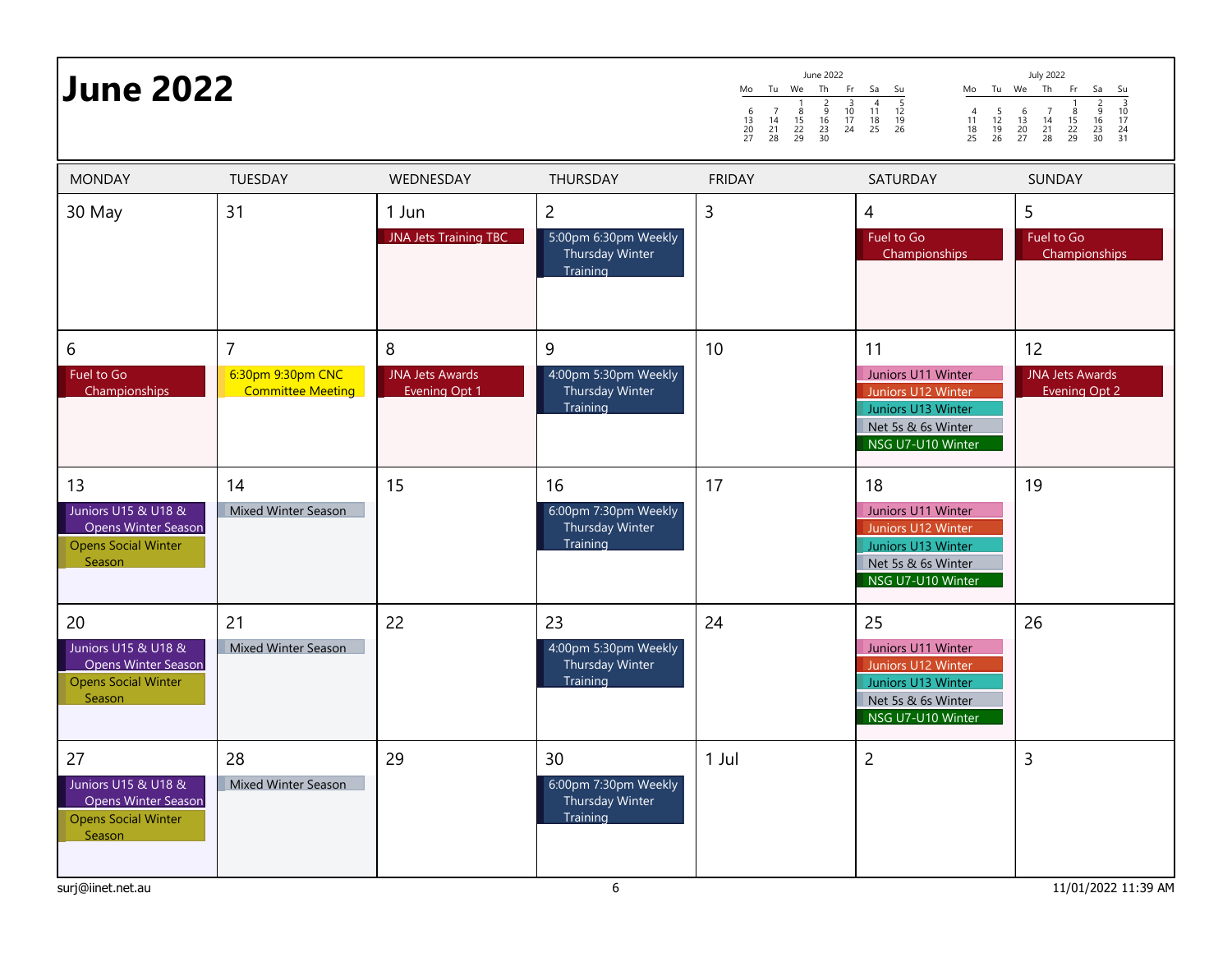| <b>July 2022</b>                                                                                |                                                                       |                              |                                                           | <b>July 2022</b><br>Th<br>Tu We<br>Fr<br>Mo<br>$\begin{array}{c} 6 \\ 13 \\ 20 \\ 27 \end{array}$<br>$\begin{array}{c} 7 \\ 14 \\ 21 \\ 28 \end{array}$<br>$\begin{array}{c} 4 \\ 11 \\ 18 \\ 25 \end{array}$<br>$\frac{5}{12}$<br>$\frac{19}{26}$<br>$\frac{8}{15}$<br>$\frac{22}{29}$ | Sa<br>Su<br>Mo<br>Tu<br>$\begin{array}{c}\n\overline{3} \\ 10 \\ 17\n\end{array}$<br>$\begin{array}{c} 1 \\ 8 \\ 15 \\ 22 \\ 29 \end{array}$<br>$\frac{2}{9}$<br>$\frac{16}{23}$<br>$\frac{23}{30}$<br>$\frac{2}{9}$<br>$\frac{16}{23}$<br>$\frac{23}{30}$<br>$\frac{24}{31}$ | August 2022<br>Th<br>We<br>- Fr<br>Sa<br>Su<br>$\frac{7}{14}$<br>$\frac{14}{21}$<br>28<br>$\frac{4}{11}$<br>$\frac{13}{25}$<br>$\begin{array}{c} 6 \\ 13 \\ 20 \\ 27 \end{array}$<br>$\frac{3}{10}$<br>$\frac{17}{24}$<br>$\frac{24}{31}$<br>$\frac{5}{12}$<br>$\frac{12}{19}$<br>26 |
|-------------------------------------------------------------------------------------------------|-----------------------------------------------------------------------|------------------------------|-----------------------------------------------------------|-----------------------------------------------------------------------------------------------------------------------------------------------------------------------------------------------------------------------------------------------------------------------------------------|-------------------------------------------------------------------------------------------------------------------------------------------------------------------------------------------------------------------------------------------------------------------------------|--------------------------------------------------------------------------------------------------------------------------------------------------------------------------------------------------------------------------------------------------------------------------------------|
| <b>MONDAY</b>                                                                                   | <b>TUESDAY</b>                                                        | WEDNESDAY                    | THURSDAY                                                  | <b>FRIDAY</b>                                                                                                                                                                                                                                                                           | SATURDAY                                                                                                                                                                                                                                                                      | <b>SUNDAY</b>                                                                                                                                                                                                                                                                        |
| 27 Jun                                                                                          | 28                                                                    | 29                           | 30                                                        | $1$ Jul                                                                                                                                                                                                                                                                                 | $\overline{2}$<br>Juniors U11 Winter<br>Juniors U12 Winter<br>Juniors U13 Winter<br>Net 5s & 6s Winter<br>NSG U7-U10 Winter                                                                                                                                                   | $\overline{3}$                                                                                                                                                                                                                                                                       |
| 4<br>School Holidays                                                                            | 5<br>School Holidays<br>6:30pm 9:30pm CNC<br><b>Committee Meeting</b> | 6<br>School Holidays         | 7<br>School Holidays                                      | 8<br>School Holidays                                                                                                                                                                                                                                                                    | 9                                                                                                                                                                                                                                                                             | 10                                                                                                                                                                                                                                                                                   |
| 11<br>School Holidays                                                                           | 12<br>School Holidays                                                 | 13<br><b>School Holidays</b> | 14<br><b>School Holidays</b>                              | 15<br><b>School Holidays</b><br>8:30am 10:30am JNA<br><b>NSG School Holiday</b><br>Clinic                                                                                                                                                                                               | 16                                                                                                                                                                                                                                                                            | 17                                                                                                                                                                                                                                                                                   |
| 18<br>Juniors U15 & U18 &<br>Opens Winter Season<br><b>Opens Social Winter</b><br>Season        | 19<br>Mixed Winter Season                                             | 20                           | 21<br>4:00pm 5:30pm Weekly<br>Thursday Winter<br>Training | 22                                                                                                                                                                                                                                                                                      | 23<br>Juniors U11 Winter<br>Season<br>Juniors U12 Winter<br>Juniors U13 Winter<br>NSG U7-U10 Winter                                                                                                                                                                           | 24                                                                                                                                                                                                                                                                                   |
| 25<br>Juniors U15 & U18 &<br><b>Opens Winter Season</b><br><b>Opens Social Winter</b><br>Season | 26<br>Mixed Winter Season                                             | 27                           | 28<br>6:00pm 7:30pm Weekly<br>Thursday Winter<br>Training | 29                                                                                                                                                                                                                                                                                      | 30<br>Juniors U11 Winter<br>Season<br>Juniors U12 Winter<br>Juniors U13 Winter<br>NSG U7-U10 Winter                                                                                                                                                                           | 31<br>Team Photo Day                                                                                                                                                                                                                                                                 |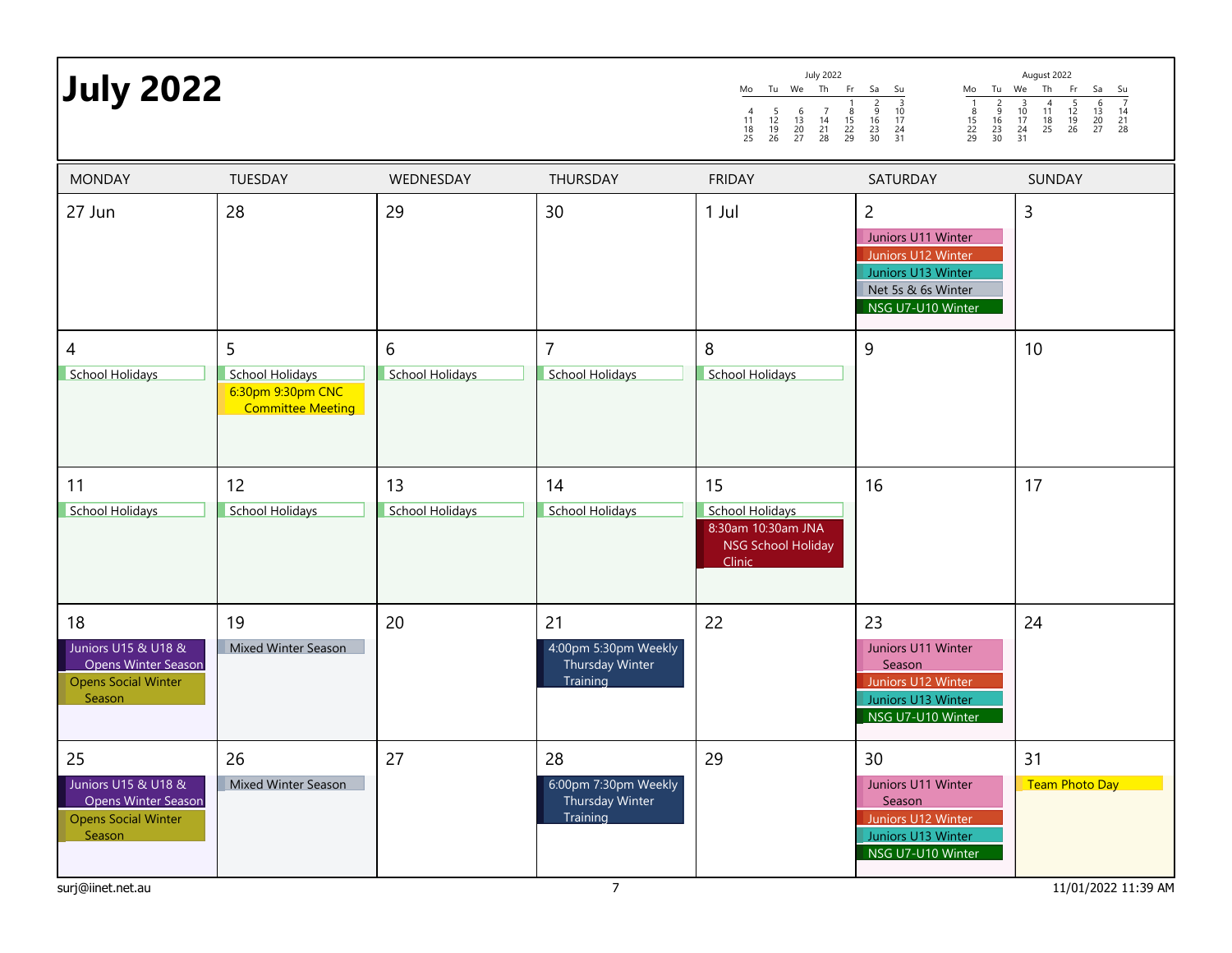| <b>August 2022</b>                                                                                                                                                                           |           |                                                                  | Mo<br>$\begin{array}{c}\n2 \\ 9 \\ 16 \\ 23 \\ 30\n\end{array}$<br>$\begin{array}{c} 8 \\ 15 \\ 22 \\ 29 \end{array}$ | August 2022<br>Tu We Th Fr Sa<br>Su<br>$\frac{5}{12}$<br>$\frac{12}{19}$<br>26<br>$\overline{4}$<br>6<br>$\overline{7}$<br>$\begin{array}{ccc} 10 & 11 \\ 17 & 18 \\ 24 & 25 \\ 31 \end{array}$<br>$\begin{array}{ccc} 13 & 14 \\ 20 & 21 \\ 27 & 28 \end{array}$<br>$\frac{5}{12}$<br>$\frac{19}{26}$ | September 2022<br>Mo Tu We Th<br>Fr<br>Sa<br>Su<br>$\frac{4}{11}$<br>$\frac{13}{25}$<br>$\begin{array}{c}\n3 \\ 10 \\ 17 \\ 24\n\end{array}$<br>$\begin{array}{c}\n2 \\ 9 \\ 16 \\ 23 \\ 30\n\end{array}$<br>$\begin{array}{c} 6 \\ 13 \\ 20 \\ 27 \end{array}$<br>$\begin{array}{c} 7 \\ 14 \\ 21 \\ 28 \end{array}$<br>$\frac{8}{15}$<br>22<br>29 |
|----------------------------------------------------------------------------------------------------------------------------------------------------------------------------------------------|-----------|------------------------------------------------------------------|-----------------------------------------------------------------------------------------------------------------------|--------------------------------------------------------------------------------------------------------------------------------------------------------------------------------------------------------------------------------------------------------------------------------------------------------|-----------------------------------------------------------------------------------------------------------------------------------------------------------------------------------------------------------------------------------------------------------------------------------------------------------------------------------------------------|
| <b>MONDAY</b><br><b>TUESDAY</b>                                                                                                                                                              | WEDNESDAY | THURSDAY                                                         | <b>FRIDAY</b>                                                                                                         | SATURDAY                                                                                                                                                                                                                                                                                               | SUNDAY                                                                                                                                                                                                                                                                                                                                              |
| $\overline{2}$<br>1 Aug<br>Juniors U15 & U18 &<br>Mixed Winter Season<br><b>Opens Winter Season</b><br>6:30pm 9:30pm CNC<br><b>Committee Meeting</b><br><b>Opens Social Winter</b><br>Season | 3         | 4<br>4:00pm 5:30pm Weekly<br>Thursday Winter<br>Training         | 5                                                                                                                     | 6<br>Juniors U11 Winter<br>Season<br>Juniors U12 Winter<br>Juniors U13 Winter<br>NSG U7-U10 Winter                                                                                                                                                                                                     | 7                                                                                                                                                                                                                                                                                                                                                   |
| 9<br>8<br>Juniors U15 & U18 &<br>Mixed Winter Season<br><b>Opens Winter Season</b><br><b>Opens Social Winter</b><br>Season                                                                   | 10        | 11<br>6:00pm 7:30pm Weekly<br><b>Thursday Winter</b><br>Training | 12                                                                                                                    | 13<br>Juniors U11 Winter<br>Season<br>Juniors U12 Winter<br>Juniors U13 Winter<br>NSG U7-U10 Winter                                                                                                                                                                                                    | 14                                                                                                                                                                                                                                                                                                                                                  |
| 15<br>16<br>Juniors U15 & U18 &<br>Mixed Winter Season<br>Opens Winter Season<br><b>Opens Social Winter</b><br>Season                                                                        | 17        | 18<br>4:00pm 5:30pm Weekly<br>Thursday Winter<br>Training        | 19                                                                                                                    | 20<br>Juniors U11 Winter<br>Season<br>Juniors U12 Winter<br>Juniors U13 Winter<br>NSG U7-U10 Winter                                                                                                                                                                                                    | 21                                                                                                                                                                                                                                                                                                                                                  |
| 22<br>23<br>Juniors U15 & U18 &<br>Mixed Winter Season<br><b>Opens Winter Season</b><br><b>Opens Social Winter</b><br>Season                                                                 | 24        | 25<br>6:00pm 7:30pm Weekly<br>Thursday Winter<br>Training        | 26                                                                                                                    | 27<br>Juniors U11 Winter<br>Season<br>Juniors U12 Winter<br>Juniors U13 Winter<br>NSG U7-U10 Winter                                                                                                                                                                                                    | 28                                                                                                                                                                                                                                                                                                                                                  |
| 29<br>30<br>Juniors U15 & U18 &<br>Mixed Winter Season<br><b>Opens Winter Season</b><br><b>Opens Social Winter</b><br>Season<br>surj@iinet.net.au                                            | 31        | 1 Sep<br>8                                                       | $\overline{c}$                                                                                                        | 3                                                                                                                                                                                                                                                                                                      | $\overline{\mathcal{A}}$<br>11/01/2022 11:39 AM                                                                                                                                                                                                                                                                                                     |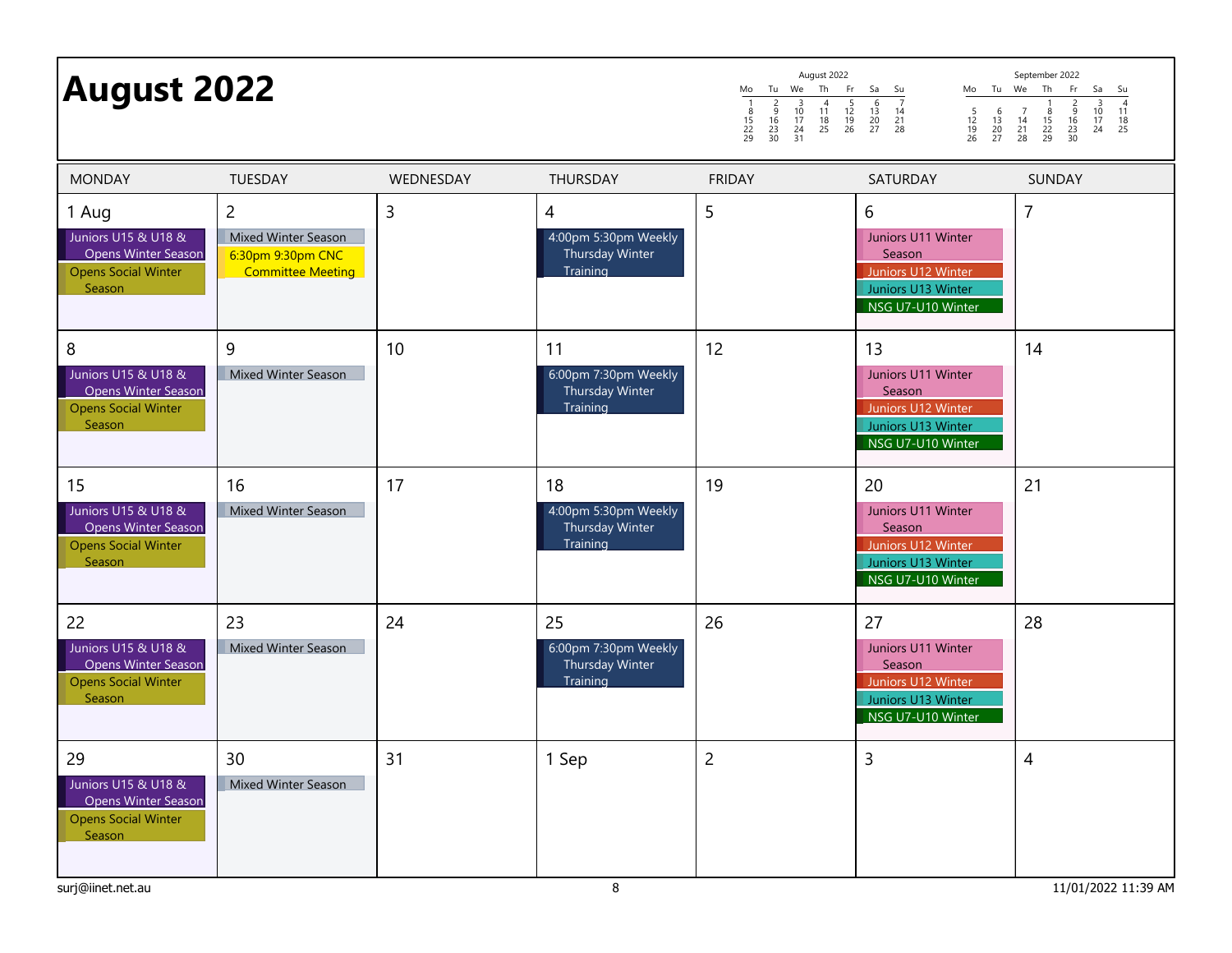| <b>September 2022</b>                                               |                                                                                                          |                       |                                                                                         | September 2022<br>Tu We Th<br>Fr<br>Mo<br>$\begin{array}{c}\n2 \\ 9 \\ 16 \\ 23 \\ 30\n\end{array}$<br>$\begin{array}{c} 6 \\ 13 \\ 20 \\ 27 \end{array}$<br>$\begin{array}{c} 7 \\ 14 \\ 21 \\ 28 \end{array}$<br>$\frac{8}{15}$<br>22<br>29<br>$\frac{5}{12}$<br>$\frac{19}{26}$ | Sa<br>Su<br>Mo<br>$\begin{array}{c} 3 \\ 10 \\ 17 \\ 24 \\ 31 \end{array}$<br>$\begin{array}{c} 4 \\ 11 \\ 18 \\ 25 \end{array}$ | October 2022<br>Tu We Th<br>Fr<br>Sa<br>Su<br>$\frac{2}{9}$<br>$\frac{16}{23}$<br>$\frac{23}{30}$<br>$\frac{8}{15}$<br>22<br>29<br>$\frac{5}{12}$<br>$\frac{19}{26}$<br>$\begin{array}{c} 6 \\ 13 \\ 20 \\ 27 \end{array}$<br>$\begin{array}{c} 7 \\ 14 \\ 21 \\ 28 \end{array}$ |
|---------------------------------------------------------------------|----------------------------------------------------------------------------------------------------------|-----------------------|-----------------------------------------------------------------------------------------|------------------------------------------------------------------------------------------------------------------------------------------------------------------------------------------------------------------------------------------------------------------------------------|----------------------------------------------------------------------------------------------------------------------------------|----------------------------------------------------------------------------------------------------------------------------------------------------------------------------------------------------------------------------------------------------------------------------------|
| <b>MONDAY</b>                                                       | <b>TUESDAY</b>                                                                                           | WEDNESDAY             | THURSDAY                                                                                | <b>FRIDAY</b>                                                                                                                                                                                                                                                                      | SATURDAY                                                                                                                         | SUNDAY                                                                                                                                                                                                                                                                           |
| 29 Aug                                                              | 30                                                                                                       | 31                    | 1 Sep<br>5:00pm 7:00pm Winter<br>Season Finals<br>Training                              | 2                                                                                                                                                                                                                                                                                  | 3<br>Juniors U12 Winter<br>Season (Semi Finals)<br>Juniors U13 Winter<br>Season (Semi Finals)                                    | 4                                                                                                                                                                                                                                                                                |
| 5<br>Juniors U15 & U18 &<br>Opens Winter Season<br>(Semi Finals)    | 6<br><b>JNA Team Registrations</b><br>Open<br>5:00pm 7:00pm Winter<br>Season Finals<br>6:30pm 9:30pm CNC | $\overline{7}$        | 8<br>5:00pm 7:00pm Winter<br>Season Finals<br>Training                                  | 9                                                                                                                                                                                                                                                                                  | 10<br>Juniors U12 Winter<br>Season (Prelim Finals)<br>Juniors U13 Winter<br>Season (Prelim Finals)                               | 11<br>10:00am 2:00pm JNA<br>Green Shirt Program<br>Meeting (1)                                                                                                                                                                                                                   |
| 12<br>Juniors U15 & U18 &<br>Opens Winter Season<br>(Prelim Finals) | 13<br><b>JNA Team Registrations</b><br>Close<br>5:00pm 7:00pm Winter<br><b>Season Finals</b><br>Training | 14                    | 15<br>5:00pm 7:00pm Winter<br><b>Season Finals</b><br>Training                          | 16                                                                                                                                                                                                                                                                                 | 17<br>Juniors U12 Winter<br>Season (Grand Finals)<br>Juniors U13 Winter<br>Season (Grand Finals)                                 | 18<br>NSG U7-U10, U11, U12<br>Windup                                                                                                                                                                                                                                             |
| 19<br>Juniors U15 & U18 &<br>Opens Winter Season<br>(Grand Finals)  | 20                                                                                                       | 21                    | 22<br>U13 and Up Windup                                                                 | 23                                                                                                                                                                                                                                                                                 | 24                                                                                                                               | 25                                                                                                                                                                                                                                                                               |
| 26<br>School Holidays<br>surj@iinet.net.au                          | 27<br><b>School Holidays</b><br>9:00am 11:00am NSG<br>U7-U10 Pre Spring<br>Training                      | 28<br>School Holidays | 29<br><b>School Holidays</b><br>3:00pm 5:00pm NSG<br>U7-U10 Pre Spring<br>Training<br>9 | 30<br>School Holidays                                                                                                                                                                                                                                                              | 1 Oct                                                                                                                            | $\overline{2}$<br>11/01/2022 11:39 AM                                                                                                                                                                                                                                            |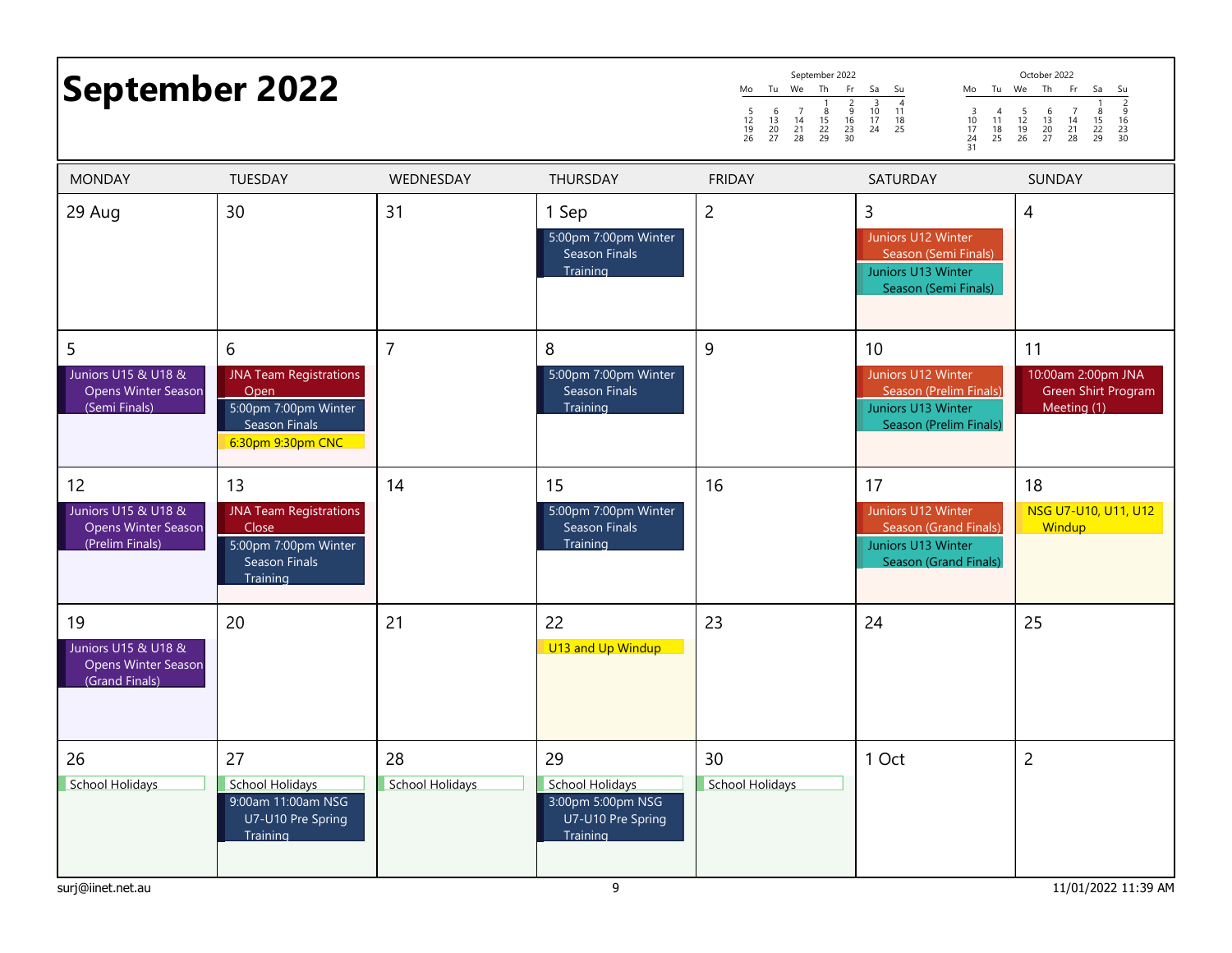| <b>October 2022</b>                                                                     |                                                                                             |                      |                                                                                       | October 2022<br>November 2022<br>Th<br>Tu We<br>Fr<br>Sa<br>Tu<br>We<br>Th<br>Fr<br>Sa<br>Mo<br>Su<br>Mo<br>Su<br>$\frac{6}{13}$<br>$\frac{13}{20}$<br>$\frac{20}{27}$<br>$\begin{array}{c}\n2 \\ 9 \\ 16\n\end{array}$<br>$\begin{array}{c} 4 \\ 11 \\ 18 \\ 25 \end{array}$<br>$\begin{array}{c} 3 \\ 10 \\ 17 \\ 24 \end{array}$<br>$\frac{5}{12}$<br>$\frac{12}{19}$<br>26<br>$\begin{array}{c} 7 \\ 14 \\ 21 \\ 28 \end{array}$<br>$\frac{5}{12}$<br>$\frac{19}{26}$<br>$\begin{array}{c} 6 \\ 13 \\ 20 \\ 27 \end{array}$<br>$\begin{array}{c} 7 \\ 14 \\ 21 \\ 28 \end{array}$<br>$\frac{8}{15}$<br>$\frac{22}{29}$<br>$\frac{8}{15}$<br>22<br>29<br>$\frac{9}{16}$<br>$\frac{23}{30}$<br>$\frac{3}{10}$<br>$\frac{17}{24}$<br>$\frac{24}{31}$<br>$\frac{4}{11}$<br>$\frac{18}{25}$<br>$\frac{23}{30}$ |                 |                |  |  |  |
|-----------------------------------------------------------------------------------------|---------------------------------------------------------------------------------------------|----------------------|---------------------------------------------------------------------------------------|---------------------------------------------------------------------------------------------------------------------------------------------------------------------------------------------------------------------------------------------------------------------------------------------------------------------------------------------------------------------------------------------------------------------------------------------------------------------------------------------------------------------------------------------------------------------------------------------------------------------------------------------------------------------------------------------------------------------------------------------------------------------------------------------------------------|-----------------|----------------|--|--|--|
| <b>MONDAY</b>                                                                           | TUESDAY                                                                                     | WEDNESDAY            | THURSDAY                                                                              | <b>FRIDAY</b>                                                                                                                                                                                                                                                                                                                                                                                                                                                                                                                                                                                                                                                                                                                                                                                                 | <b>SATURDAY</b> | <b>SUNDAY</b>  |  |  |  |
| 26 Sep                                                                                  | 27                                                                                          | 28                   | 29                                                                                    | 30                                                                                                                                                                                                                                                                                                                                                                                                                                                                                                                                                                                                                                                                                                                                                                                                            | 1 Oct           | $\overline{2}$ |  |  |  |
| 3<br><b>School Holidays</b>                                                             | 4<br><b>School Holidays</b><br>9:00am 11:00am NSG<br>U7-U10 Pre Spring<br>Training          | 5<br>School Holidays | $6\,$<br><b>School Holidays</b><br>3:00pm 5:00pm NSG<br>U7-U10 Pre Spring<br>Training | $\overline{7}$<br>School Holidays                                                                                                                                                                                                                                                                                                                                                                                                                                                                                                                                                                                                                                                                                                                                                                             | $\, 8$          | 9              |  |  |  |
| 10<br>Juniors U13 Spring<br>Season<br>Juniors U15 & U18 &<br><b>Opens Spring Season</b> | 11<br>Juniors U11 Spring<br>Juniors U12 Spring<br>Mixed Spring Season<br>Net 5s & 6s Spring | 12                   | 13<br>6:30pm 9:30pm CNC<br><b>Committee Meeting</b>                                   | 14                                                                                                                                                                                                                                                                                                                                                                                                                                                                                                                                                                                                                                                                                                                                                                                                            | 15              | 16             |  |  |  |
| 17<br>Juniors U13 Spring<br>Season<br>Juniors U15 & U18 &<br><b>Opens Spring Season</b> | 18<br>Juniors U11 Spring<br>Juniors U12 Spring<br>Mixed Spring Season<br>Net 5s & 6s Spring | 19                   | 20                                                                                    | 21                                                                                                                                                                                                                                                                                                                                                                                                                                                                                                                                                                                                                                                                                                                                                                                                            | 22              | 23             |  |  |  |
| 24<br>Juniors U13 Spring<br>Season<br>Juniors U15 & U18 &<br><b>Opens Spring Season</b> | 25<br>Juniors U11 Spring<br>Juniors U12 Spring<br>Mixed Spring Season<br>Net 5s & 6s Spring | 26                   | 27                                                                                    | 28                                                                                                                                                                                                                                                                                                                                                                                                                                                                                                                                                                                                                                                                                                                                                                                                            | 29              | 30             |  |  |  |
| 31<br>Juniors U13 Spring<br>Season<br>Juniors U15 & U18 &<br><b>Opens Spring Season</b> | 1 Nov                                                                                       | $\overline{c}$       | $\overline{3}$                                                                        | $\overline{4}$                                                                                                                                                                                                                                                                                                                                                                                                                                                                                                                                                                                                                                                                                                                                                                                                | 5               | 6              |  |  |  |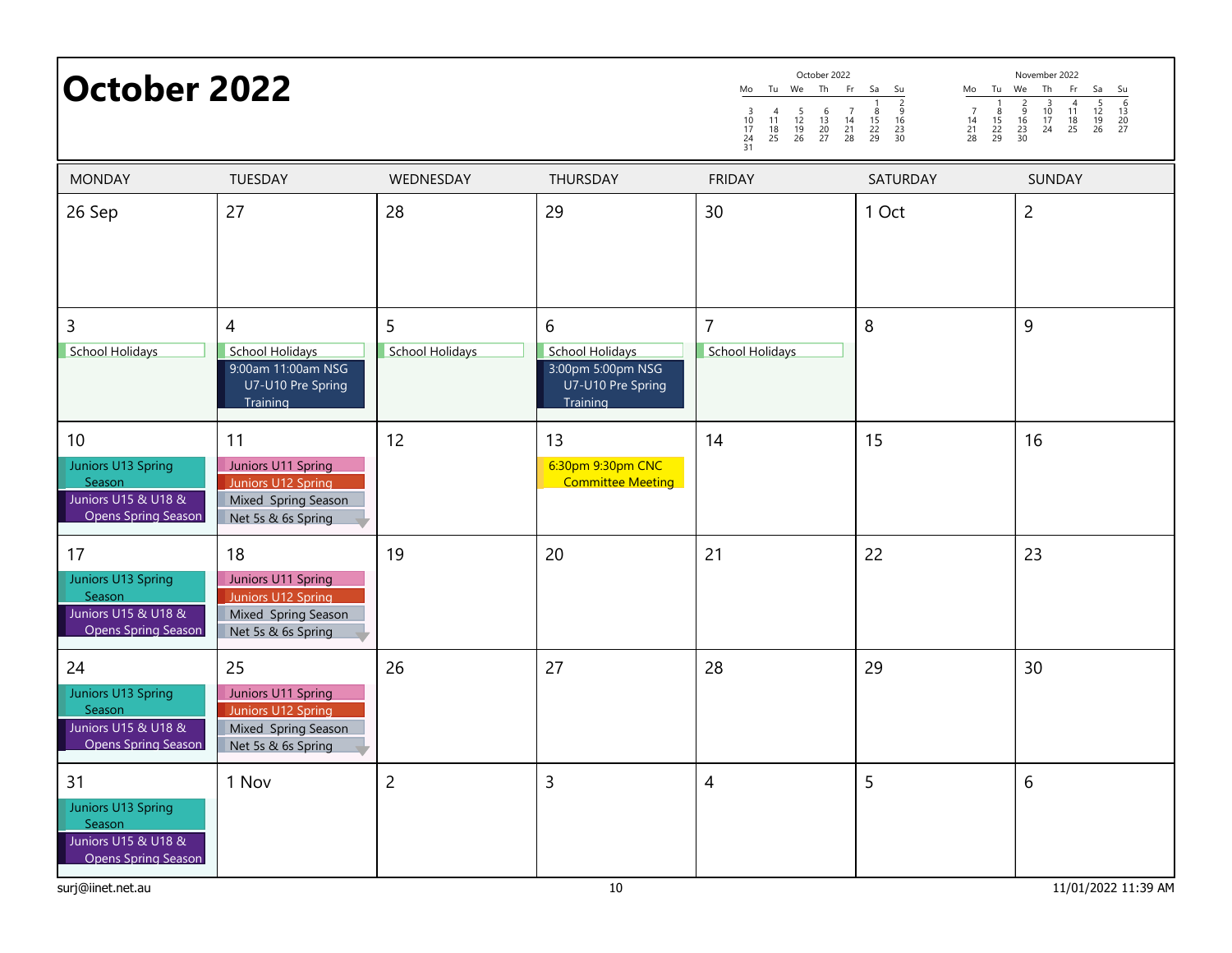## Mo Tu We Th Fr Sa Su<br>
1 2 3 4 5 6<br>
14 15 16 9 10 11 12 13<br>
21 22 23 24 25 26 27 1 2 3 4 5 6 7 8 9 10 11 12 13 14 15 16 17 18 19 20 21 22 23 24 25 26 27 7 8 9<br>14 15 16<br>21 22 23<br>28 29 30 November 2022 Mo Tu We The Fr Sa Su 7<br>
5 6 7 8 9 10 12<br>
12 13 14 15 16 17 18<br>
19 20 21 22 23 24 25<br>
19 20 21 22 30 31 1 2 3 4<br>
8 9 10 11<br>
15 16 17 18<br>
22 23 24 25<br>
29 30 31 5 6 7 8 9 10 11 12 13 14 15 16 17 18 19 20 21 22 23 24 25 26 27 28 29 30 31 November 2022 November 2022 November 2022 November 2022 December 2022 31 Oct | 1 Nov | 2 | 3 | 4 | 5 | 6 Juniors U11 Spring Juniors U12 Spring Mixed Spring Season Net 5s & 6s Spring NSG U7-U10 Spring 6:30pm 9:30pm CNC Committee Meeting 9:00am 12:00pm JNA Green Shirt Program Meeting (2) 7 | 8 | 9 | 10 | 11 | 12 | 13 Juniors U13 Spring Season Juniors U15 & U18 & Opens Spring Season Juniors U11 Spring Juniors U12 Spring Mixed Spring Season Net 5s & 6s Spring NSG U7-U10 Spring 14 15 16 17 18 19 20 Juniors U13 Spring Season Juniors U15 & U18 & Opens Spring Season Juniors U11 Spring Juniors U12 Spring Mixed Spring Season MONDAY TUESDAY WEDNESDAY THURSDAY FRIDAY SATURDAY SUNDAY

Juniors U13 Spring Season

Juniors U15 & U18 & Opens Spring Season

Juniors U13 Spring Season Juniors U15 & U18 & Opens Spring Season

Net 5s & 6s Spring NSG U7-U10 Spring

Juniors U11 Spring Juniors U12 Spring Mixed Spring Season Net 5s & 6s Spring NSG U7-U10 Spring

Juniors U11 Spring Juniors U12 Spring Mixed Spring Season Net 5s & 6s Spring NSG U7-U10 Spring

21 22 23 24 25 26 27

28 28 29 30 1 Dec 2 3 3 4